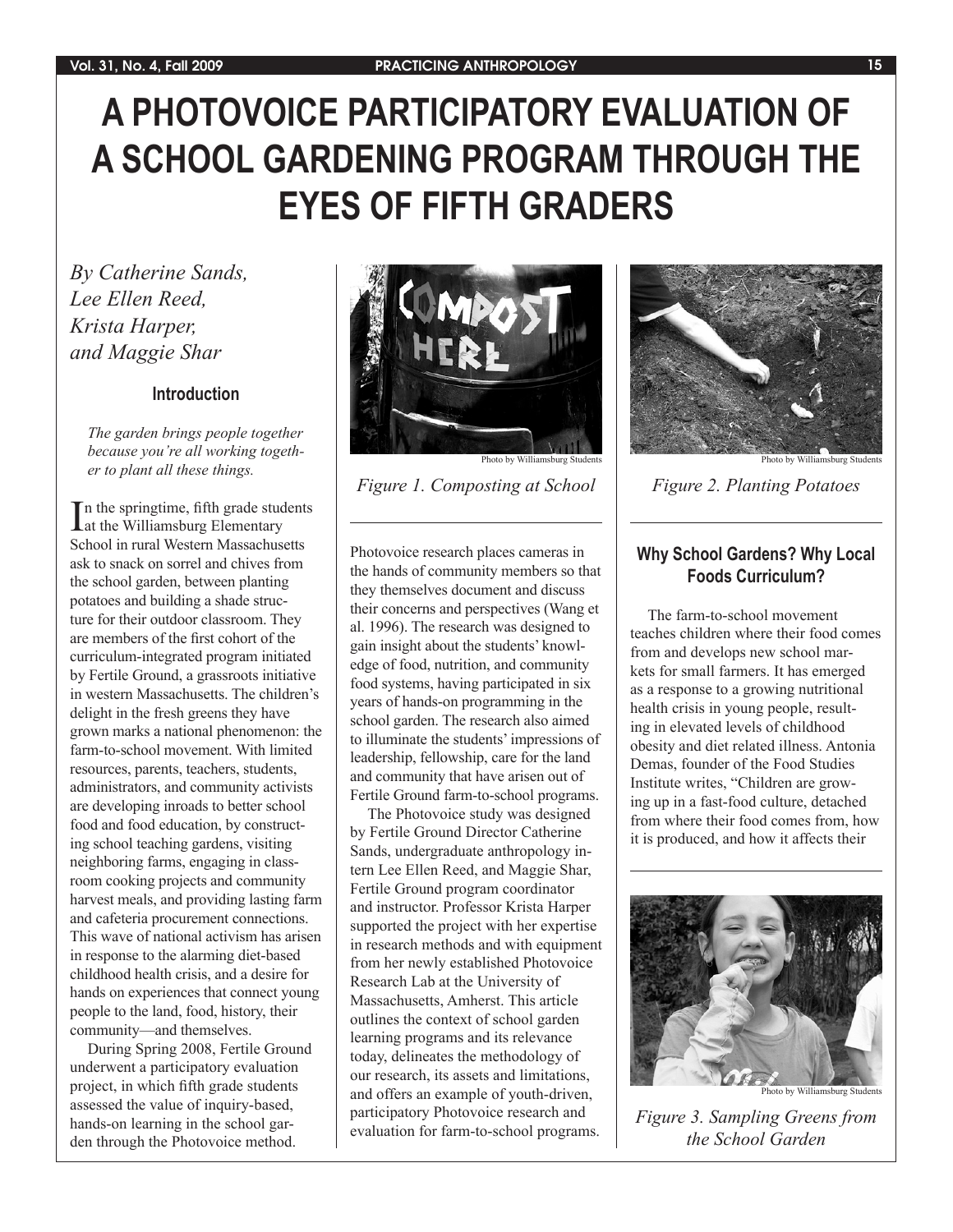

*Figure 4. Students Building a Ramada*

bodies and minds. The costs in physical and emotional health have been staggering" (Demas 2006). In ten years, farm-to-school (F2S) has emerged throughout the nation as a program that can positively affect children's dietary habits, improve the quality of food in school meals, and support local agriculture (Joshi and Beery 2007). One of the reasons for the growth and excitement about the F2S movement is that it brings together disparate advocacy groups whose work has previously been separate: sustainable agriculture, anti-hunger, and public health and nutrition (Allen and Guthman 2006). F2S provides new, reliable markets for local farmers, reintroduces traditional food knowledge and customs, and addresses the need to improve the federal free and reduced price lunch program, and the



Photo by Williamsburg Student

*Figure 5. A Student Discusses Plans with Garden Educator Hope Guardenier*

crisis in health due to processed foods and lack of access to fresh and local produce. As Allen and Guthman note. rooted in public money, F2S has the potential to affect children equitably across race and class lines. Many states have introduced legislation to sup port aspects of F2S. School gardens, a significant factor in the farm-to-school methodology, offer direct, hands-on learning experiences.

F2S programs have grown from six local efforts in 1997 to nearly two thousand in thirty nine states today (MacDonald 2008). More than fourteen states now have F2S legislation. In Massachusetts, a provision of the Local Agricultural Preference Law creates incentives to support procurement of local foods in schools. Additionally, a coalition of food, health, education, hunger, and sustainable agriculture organizations and agencies has introduced with Representatives Kulik and Forry legislation to create a state food policy council which will address food security policy issues with the aim of getting more nutritious, locally grown food to more people. These policies provide the essential foundation to support child hood health and wellness (Nestle 2007).

 However, they will not change children's eating habits alone. A critical piece of the farm-to-school movement centers on the education and exposure necessary to encourage children to eat fresh vegetables. A recent Cornell University study suggests that children learn more about nutrition and wellness when taking part in the planning stages of school and community gardens, than solely by weeding and watering vegetables. The author states, "enlisting the creativity and innovative thinking of young people, is necessary to make lasting change" (Eames-Sheavly 2008). Fertile Ground is forging these changes, through innovative programming at the Williamsburg  $\overline{E}$  Elementary Schools and beyond.

### **Research Setting: The Fertile Ground Garden at Williamsburg Elementary School**

Williamsburg is a predominantly middle-class rural town located in the

Pioneer Valley of Massachusetts. The gardening program examined in this study was begun in 2001 when teachers, families, and children from rural Western Massachusetts and teenage farm leaders from nearby urban Holyoke's Nuestras Raíces, an economic and community development organization, broke ground at the Williamsburg public elementary school. With teacher Sherrie Marti, Fertile Ground director Catherine Sands launched a program to teach children how to grow and delight in eating fresh vegetables. The program has grown from a kindergarten class project to a full-school model, in which sustainability, organic gardening, healthy eating, cultural appreciation and social justice are learned experientially from grades PreK-6.

Each year, each class spends one day a week for 24 weeks outside study ing with educator Hope Guardenier. The children grow produce from seeds started indoors in the winter under grow lights, plant them out, tend, harvest, and cook a community harvest feast in the fall. The curriculum-integrated program addresses state framework standards in math, language arts, social studies, and science. Fertile Ground programs in the Williamsburg School were designed to broaden students' experiences of tasting fresh vegetables by combining hands-on learning with constant sampling of fresh vegetables that the children themselves grew. The students study composting, decomposition, cultural food traditions, the water cycle, weather, rocks and minerals, plant growth. They meet neighboring farmers on the farm and in the town Grange Hall. Twenty school families adopt the garden each sum mer. Fertile Ground is funded by local foundations, donors, and Williamsburg families.

## **Adapting the Photovoice Method to Classroom Research**

During Spring 2008, Williamsburg fifth-grade students became Photovoice researchers, documenting experiential education in the school garden. Reed and Sands worked closely with teachers to develop a participatory research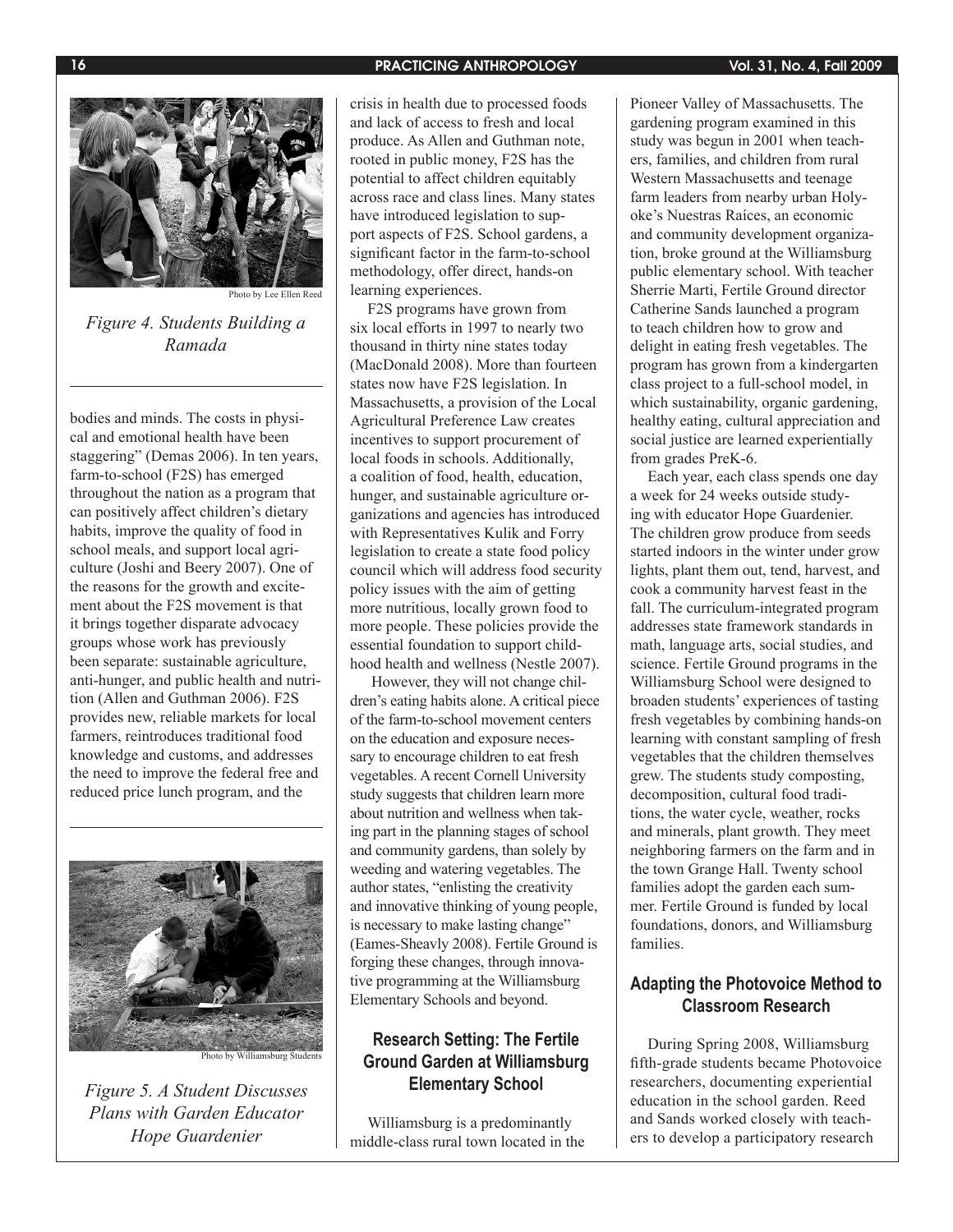project for students to document their perspectives of the garden and local foods curriculum from early March to late May 2008. Reed helped the students with taking pictures, journaling, and facilitated short focus group discussions and peer interviews. Based on their perceptions of the value of learning about growing and eating healthy whole foods, the students selected photos for discussion and display. Community members and other stakeholders in food policy, food education, the school system, and local business were invited to the June exhibition at the Meekins Public Library, a community hub in Williamsburg. The exhibition then forged a path across the region to stakeholders and policymakers working to improve food access.

Sixteen of the school's twenty-four fifth graders chose to participate, signing consent forms with their parents. Sands, Guardenier, and Reed, together with teachers, Amelia Szabo and Karen Bierwert, devised a method of structuring spring gardening classes into revolving shifts of photographers and activity participants, with Reed super vising the photographers. The school computer instructor, John Heffernan, conducted an introductory photography class. Reed, Sands and Fertile Ground program coordinator Maggie Shar, collaboratively designed a method of eliciting images and reflections from students. Each participating student took four photos every other week, and on the off weeks received her photos in print, with writing prompts or questions listed below.

For the first chilly March weeks, the students took pictures inside of the various activities in which they partook as part of the Fertile Ground curriculum. For example, the first class consisted of selecting seeds from catalogs, then mixing soils, learning about local food, and finally picking their "legacy" project that they as a class would leave behind them when they graduated into middle school. Later, seeds were started under grow-lights. Out in the garden, the students raked, hoed, planted, and watered. The seeds shot up fast.

#### Vol. 31, No. 4, Fall 2009 **PRACTICING ANTHROPOLOGY**



*Figure 6. Student Photovoice Journal*

The students in both classes were excited to use digital cameras. Many of them bubbled when Reed announced their names as this week's photographers. Conversely, she observed many long faces when announcing students as focus group participants. Writing, for some, appeared to be too tied to traditional education. Garden time is a much-anticipated weekly event that allows the students to move around and engage outside in ex periential education. To maintain the program's emphasis on hands-on learning, Reed elected to alternate between verbal and written responses to the photos.

The students selected their photos for the exhibition and reviewed the final groupings compiled by staff. Reed culled written and voice anecdotes to accompany the photos. From the wealth of impressive and beautiful pictures, the staff attempted to achieve an element of equitability by selecting photos chosen by students themselves. Forty photos (8 X 11 inch) were mounted on black foam core panels with anecdotal commentary by the students. No names were used in the presentation of photos or anecdote to protect privacy of the students. The students selected an order

of presentation, participated in hanging the panels in the library, and attended the opening reception with their families and other community members. The photos were on display for one month at the Meekins Library, on view to the local community much to the pride of the students and their school.

#### **Evaluating the Students' Learning Experiences Through Photovoice**

Our primary research question was "Do the garden programs increase understanding of foodways and health?"



*Figure 7. Setting Up Photo Exhibition*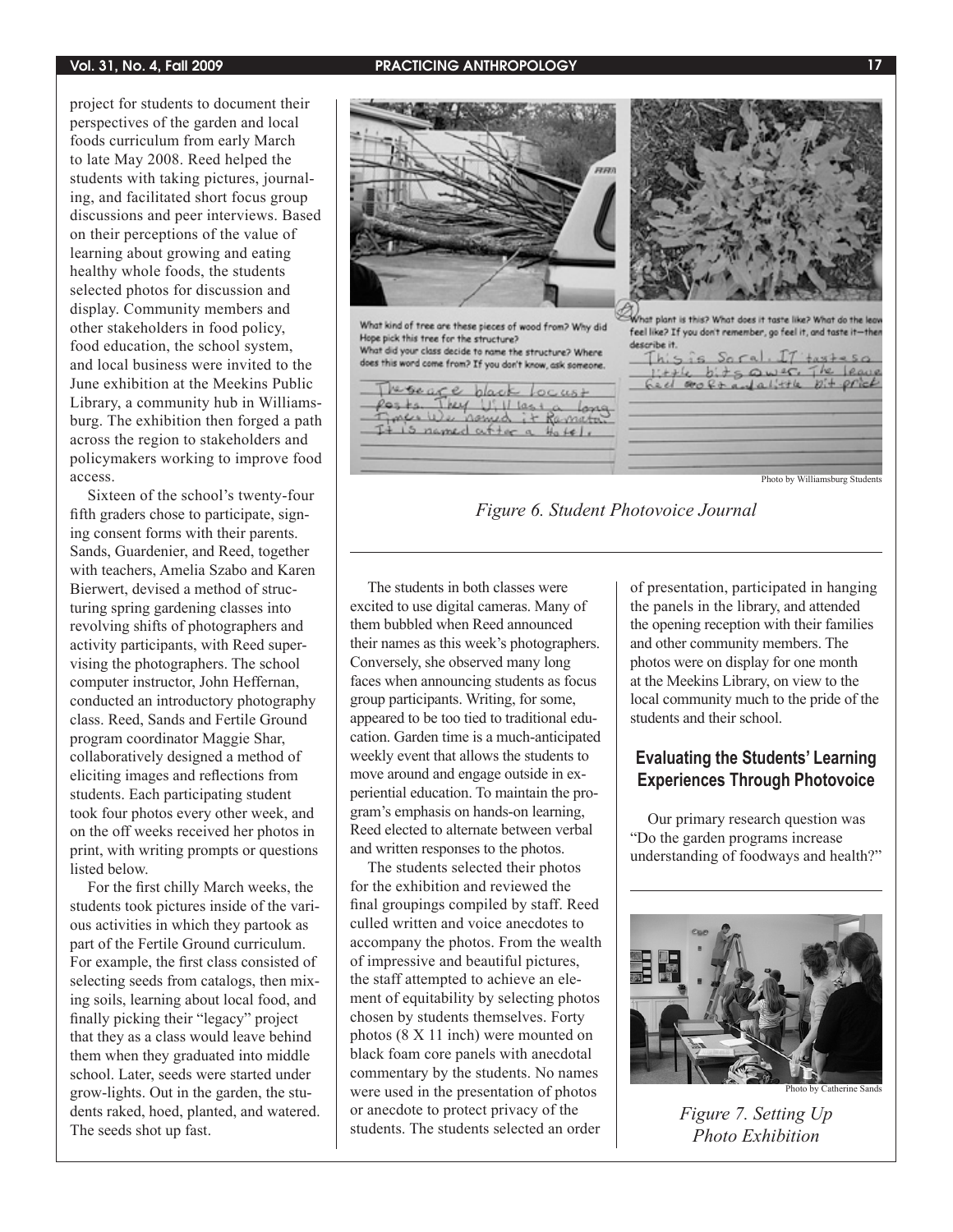

*Figure 8. "Soil Soup"*

We asked the fifth graders "If you were going to teach young children about growing food, what would you show them?" Based on the structure of weekly class topics in soils, local foods, seed cultivation, decomposition, the students illuminated their garden and food learning in the following ways:

#### *1. The Relationship Between Soil and the Food We Eat*

As a direct result of six years of garden experiences, these students demonstrated their ability to thoughtfully discuss soil and compost as complex systems. "This is the picture of the ingredients of soil soup. Mmmmm. Lots of stuff goes into making a batch of soil. You add ingredients to the soil to make it rich. Younger kids need to know some of the basic ingredients. We make soil out of greensand, rock phosphate, peat moss, potting soil and cotton seed, and perlite. It was really cool how you need all that that stuff."

About the interrelation of life cycles, a student comments, "You put the plants in it (compost). And you need the plants to make the animals live—which is where the meat comes from. And the dairy product is from the animals which give us the meat. Which eat the plants."

Hands-on exploration of composting and soils provides the knowledge base for understanding nature and life as cyclical.

#### 2. Developing Inquiry and Observation *Skills*

The students' photographs, journaling, and interview commentary all reflect honed observation skills. Multimedia exploration opens the gateway for descriptive engagement with and sensory observation of nourishing plants. For instance, one student writes, "I'm a taster so I write it down. First I'll take a piece of sorrel and I'll eat it and then I'll write what it tastes like, and I'll smell it and I'll write what it smells like, and I'll write what it looks like."

Using senses of smell and taste, another writes, "It was sour, tangy and tasty. And it smells like lettuce." "Sorrel tastes like lemon. It's sour. It's good sour not bad sour." Another remarks on texture, "Sorrel fees rugged, smooth, oily, and bumpy." One student combines taste, smell, and touch "Hope taught me if you crumple it up, squish it around and then smell it, it smells like lemon." And finally, the gardening and reflection process open possibility to examine cultural history and science, "This plant is lemon balm. It has a very bright color. It is sour and sweet and lemony. It smells lemony too. It is used to heal snake bites, fevers, it's antibacterial and repels bugs."

#### *3. Understanding Local Foodways and Local Economies*

Photography provided a tangible means of reporting. Inspired by Deborah Habib and Kaitlin Doherty's (2007) school garden study, we asked the students to design meals from local produce. One student described the experience:

We made menus that use local food. We used a list of local farms and what you can get there. Like Crabapple Farm which sells vegetables, eggs, fruits, meats, and flowers. It is in Chesterfield. I learned that local farmers get a lot more money at the end than farm ers in California.

Students practice retelling what they learn, which in turn, cements the learning process;

Maggie had us act out how the strawberries get from California to here and everything that goes into getting the strawberries here. It was grown on a farm, then driven to a packaging place, then put on a truck, then driven to a store, then you buy it, and then you eat it.

Another student observed, "I learned the average distance food travels to get to you is 1500 miles." And another noted the economic rationale for supporting local agriculture, "You might want to eat local foods because it costs less and helps the town."

Students are learning to discern taste of garden produce from produce that has traveled a great distance to the market. Responding to the question, would you rather eat a vegetable grown in the garden or from the supermar ket: "Garden, because it tastes better." Another student adds, "I would rather get one from the garden because I know it's fresh, and because I grew it myself." Having experienced a school garden for six years, the students know the sharp difference in flavor and nutritional benefit of locally grown produce.

We know that we helped make something locally grown. If we come here in the summer and we pick some stuff, we don't have to worry about it being transferred from 7 million trucks…that's going to be a good thing. I like growing food here because it's re ally good. Really, really good.

*4. Leadership and Critical Thinking* In the process of taking pictures and reflecting on them, the students documented their learning about cultural respect and leadership. For their garden "legacy project," Ms. Bierwert's class discussed building a shade structure to trellis climbing plants. They wrote neighboring Abenaki historian Marge Bruchac to inquire whether a tipi would be appropriate. After Dr. Bruchac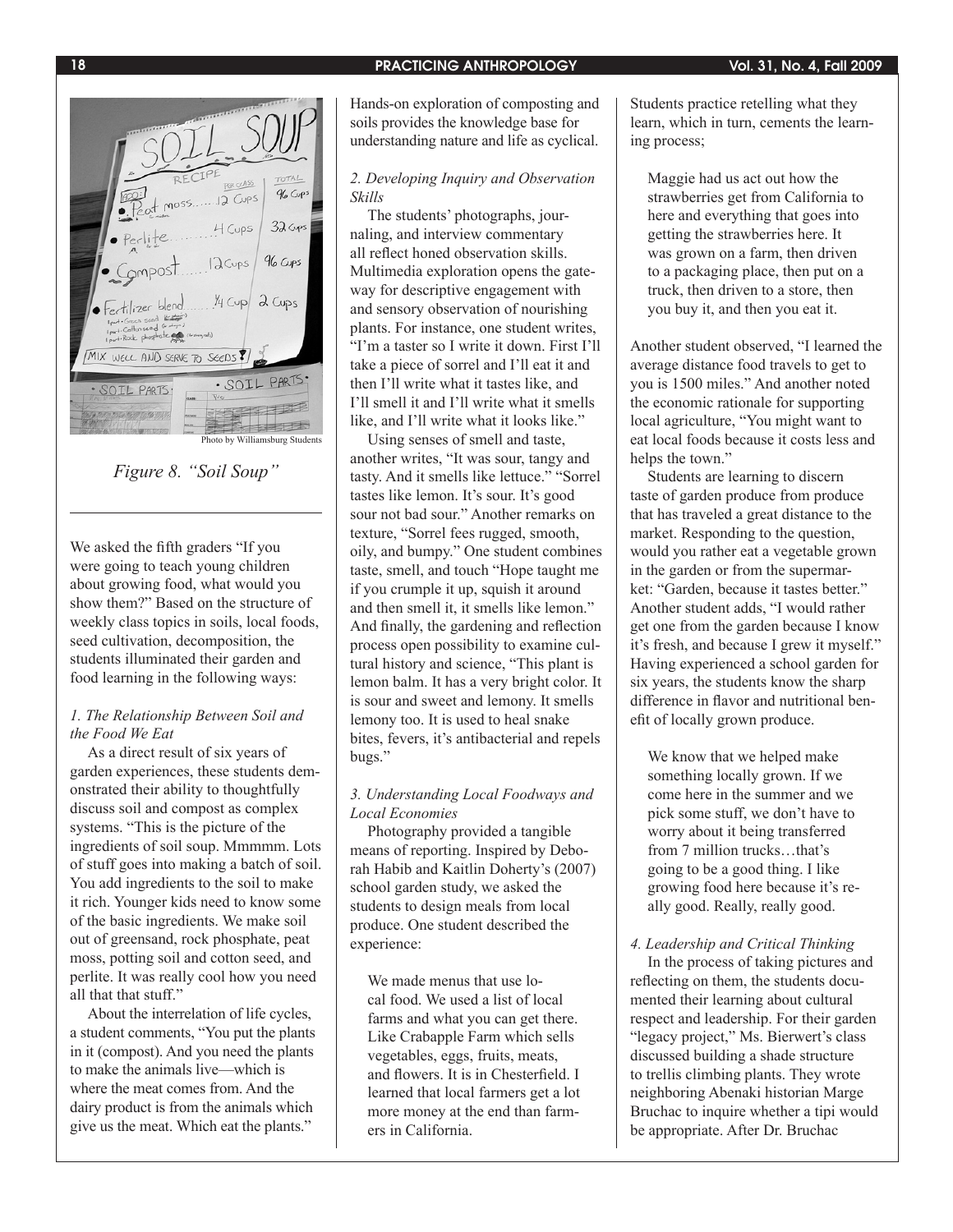#### Vol. 31, No. 4, Fall 2009 **PRACTICING ANTHROPOLOGY**

responded, the students had a discussion with their teacher about different cultures, stereotypes, looking at something from different perspectives, respecting others. Reflecting on the classroom discussion, a student's comments show budding critical thinking, "We chose not to because it would be stereotyping Native Americans. [Tipis] are usually temporary structures and they're used as places of spiritual stuff so we wouldn't do that."

Instead, the students built a shade structure named "Ramada," which they describe as "a place for shade and a fun place to hang out." A student describes an image of students building the structure: "People are digging two feet deep in the dirt so the pole will stay up. They are setting down a black locust log to build the Ramada. The work will get harder from here on because we will keep digging holes and we're going to have to put up the framing." A student shared her excitement about leaving a lasting imprint on the schoolyard:

We're making a structure for us to leave behind. It's going to be really fun to come when we're really old to sit in. We're finally getting able to hang posts, and finally getting able to hang sticks and use yarn on it. We're going to hang fabric on it so that when it rains and stuff people can still come to the garden. And people walking by this place can come in sit in it. It's not just for the people at the school.

### **The Benefits and Limitations of Our Photovoice Research**

Photographs offer young people the opportunity to express their ideas visually, to articulate impressions with more than words. Often the photos become the doorway to verbal expression. One student wrote "You put the seeds in the soil and give it water and love and sun shine and you've got a plant." Furthermore, the Photovoice project provided the instructors and teachers an accurate feedback tool, a way of assessing the students' comprehension of material.

With the photographs, students felt their work cultivating food was valued by a broader community. Through the project, they documented their own local knowledge, the "…very mundane, expert understanding and practical reasoning about local conditions derived from lived experience" (Yanow 2000). The photographs, anecdotes and entire Photovoice process illuminate an eye for detail, a concern about contributing to the community, a delight in learning with the senses, a critical appreciation of local farming, and a pride in accomplishment learned through digging, growing, building, and shared experi ences in the garden.

When we first presented the project as a "research project," we discovered that the students held negative connota tions of the word "research." It seemed too much like school. Gardening for these young people is clearly a coveted time for a different kind of learning, not at a desk, but in action, with their hands, minds, taste buds and whole bodies. We found that framing research as "photo journalism" or "storytelling" appealed more to young people.

The project was limited by time for planning and implementation. We had less than a month to plan, and less than three months to implement the project. In addition, traditional fifty-minute weekly class blocks restricted time with cameras in hand; participants had approximately 10 minutes to take photographs, and, on alternative weeks, 10 minutes to respond to their photographs. While students were able to select their favorite photos for exhibition, due to the short six-week time frame of the project and early part of the growing season, we were not able to schedule adequate time to involve students in the important decision-making process of selecting captions to accompany their photos. Typically, Photovoice can involve participants in focus group selection of photos and issue framing. Instead, due to time constraints, after transcribing all of the responses—from voice recorder, digital videotapes, and writing—Sands and Reed distilled information most relevant to the project to accompany student selected photos. Finally, time



*Figure 9. Seeds*

constraints dictated that only a fraction of the students' multi-season garden experience was recorded--the early spring. Hence, the project did not include summer care, harvesting and cooking.

#### **Taking the Learning to a Broader Public—Policy Implications**

 Over 3,000 people have seen *Snap Peas* since it was first exhibited. When setting up the first exhibition at the Williamsburg Meekins public library, we never could have imagined the size or range of audiences it would reach. It traveled to the tenth anniversary conference of the Center for Public Policy and Administration (CPPA) at the University of Massachusetts, Amherst, and then to the Boston State House, hosted by Representative Stephen Kulik. There, students met with Secretary of Education, Paul Reville, to discuss the value of farm-to-school programs.



*Figure 10. Students at Boston State House Exhibition with Massachusetts Secretary of Education Paul Reville*